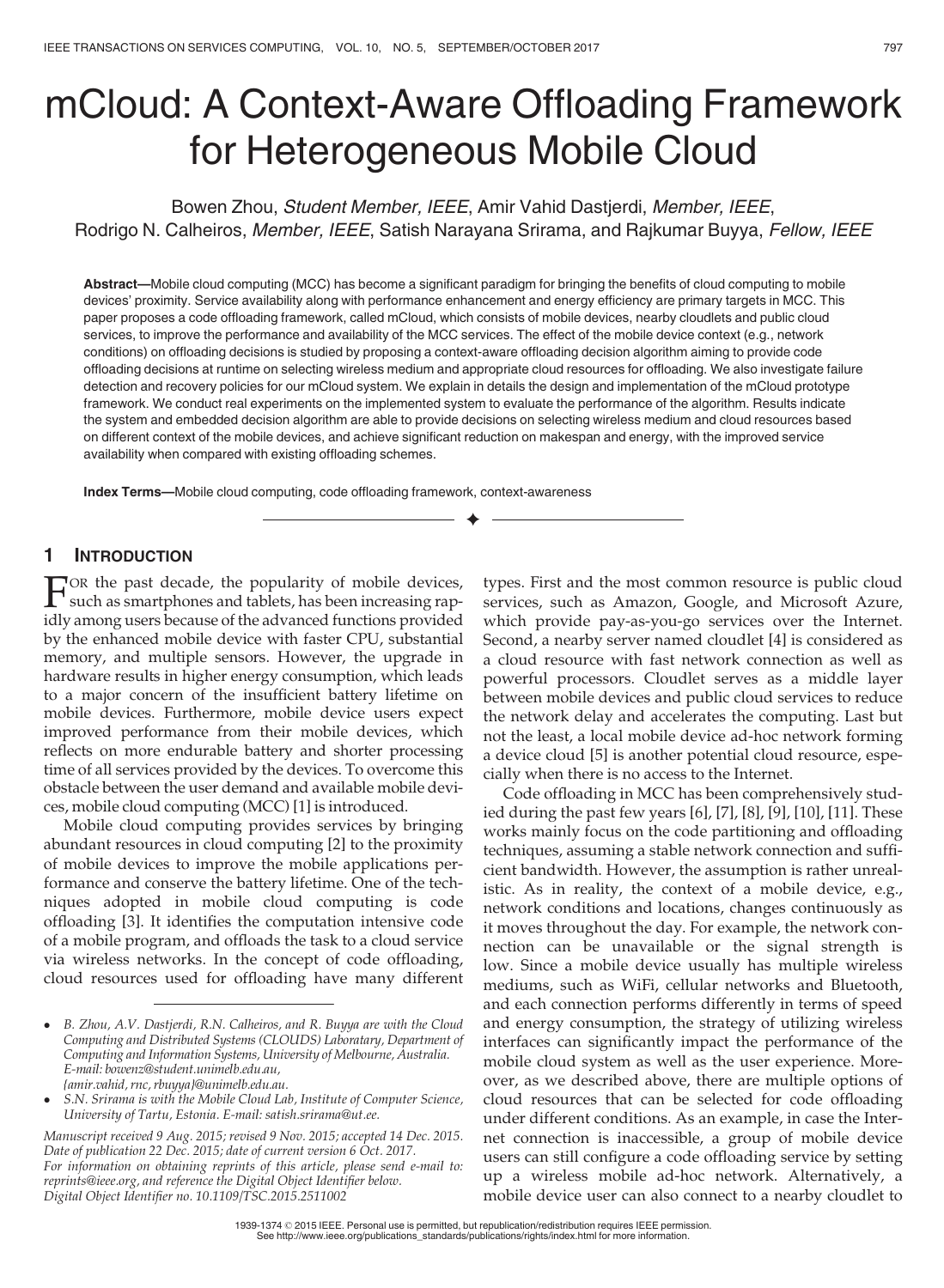outsource the computation intensive mobile tasks when it is infeasible to use mobile data. The heterogeneity of MCC has not been rigorously studied in the literature as previous works only target the public cloud service.

To tackle the issues mentioned above and improve the service performance in mobile cloud computing, we propose a context-aware MCC system, called mCloud, that takes the advantages of the changing context of a mobile device and multiple cloud resources to provide an adaptive and seamless mobile code offloading service. The objective of mCloud is to derive offloading decisions under the context of the mobile device and cloud resources to provide better performance and less battery consumption. This paper is a significant extension of our previous work [12]. The new contributions reported in this paper are as follows.

- The related work is updated with some state-of-theart works for mobile cloud code offloading.
- We redesign the system architecture by investigating and adding the failure detection and recovery module, based on the nature of mobile cloud environment and our proposed framework.
- The process of realizing mCloud offloading framework has been explained in a new design and implementation section. This includes the necessary technologies and approaches adopted in the system.
- The Performance Evaluation section is updated with new set of experiments. The new experiments, which incorporated our updated algorithms (equipped with failure recovery feature), consider multiple mobile cloud resource availability scenarios to capture the dynamic changes in the mobile cloud environment. In addition, these experiments are also conducted under several network condition scenarios to consider the unstable nature of the mobile cloud network. Moreover, the new experiments used heterogeneous pool of public cloud, cloudlet and MANET resources.

The remainder of this paper is organized as follows. We first discuss existing offloading approaches and frameworks for MCC in Section 2, and present an insight of mCloud architecture in Section 3. Then we introduce the system models and propose the context-aware offloading algorithm in Section 4. The approaches for system implementation are introduced in Section 5, followed by a discussion on the system evaluation and numerical results in Section 6. Finally in Section 7, we conclude and propose the future work.

# 2 RELATED WORK

Frameworks and architectures for code offloading in MCC have been comprehensively studied in previous works.

Flinn et al. [13] proposed a remote execution system called Spectra that provides offloading through a set of pre-defined APIs via Remote Procedure Call. Similarly, Chroma [14] handles offloading with an approach called tactics, which are defined as modules of remote calls specified by developers. The application consists of different combinations of the tactics. Both of the proposed systems need developers to specify the offloading codes statically, which is considered non-trivial and lack of flexibility. Hence, dynamic offloading schemes have emerged. Cuervo et al. [3] proposed a code offloading framework called MAUI that provides method level, energy-aware

mobile application offloading for .NET applications. MAUI enables developers to annotate methods and fetches information from a set of profilers to make decisions dynamically on whether to offload. ThinkAir [8] enables Android mobile applications to offload the computation intensive jobs to their mobile clones running on the public cloud on the method level. Flores et al. [15] presented an evidence-based offloading framework EMCO that extracts knowledge from code offloading traces by applying machine learning algorithms to enhance the decision making process. However it is still in its prototype that needs to be comprehensively studied. These works have focused on offloading to public cloud or a server nearby, which may not be reliable under condition changes, such as cloud availability or connection losses.

Later, several works are proposed considering other types of resources for offloading. Bahl et al. [16] discussed the idea of accelerating the mobile cloud processing time by adding a middle layer called Cloudlet. Rahimi et al. [17] proposed a three-tier offloading framework consisting of mobile device, local cloud, and public cloud, with the consideration of mobile device mobility. Xia et al. [18] proposed an online location-aware algorithm in a two-tier MCC environment consisting of local cloudlet and remote cloud service. The objective of the proposed system is to provide equal energy consumption proportion on each local cloudlet. Chen et al. [19] proposed an architecture consisting of wearable devices, mobile devices and cloud for code offloading. It realized the opportunity to run heavy computation applications on wearable devices, by offloading part of the workload onto mobile devices or remote cloud. These existing works investigate the benefits of introducing other types of computing resources than cloud into MCC. However, they have not investigated the impact of wireless medium selection on the offloading performance.

Furthermore, the accuracy of the offloading decision making algorithm can significantly affect the Quality-of-Service of an MCC system. Chen et al. [20] proposed a semimarkovian decision process based approach to decide which part of the program to be offloaded in order to optimize the execution time and energy consumption. The simulation assumes a stable network condition that is rather infeasible in practice. Chen [21] formulated the decision making problem as an offloading game, and provided an offloading scheme that can achieve a Nash equilibrium of the game. Hung et al. [22] proposed a decision making approach by caching the previous offloading plan in the profiles to reduce the decision making overhead. Lin et al. [23] proposed a location based context-aware decision engine for code offloading. The decision engine takes into consideration the geographical location and the time-of-theday as the history data to make the offloading decisions. All these works have only considered public cloud as their offloading location, and are lack of comprehensive studies on multiple criteria in the device context.

In summary, comparing to existing works, we aim to improve the MCC's performance and service availability in an unstable mobile cloud environment by proposing a new framework that considers different offloading destinations (cloudlets, mobile ad-hoc cloud, and cloud resources) and wireless channels (WiFi, 3G, Bluetooth, WiFi-direct). We also proposed a multi-criteria offloading decision making algorithm. This brings the advantages of considering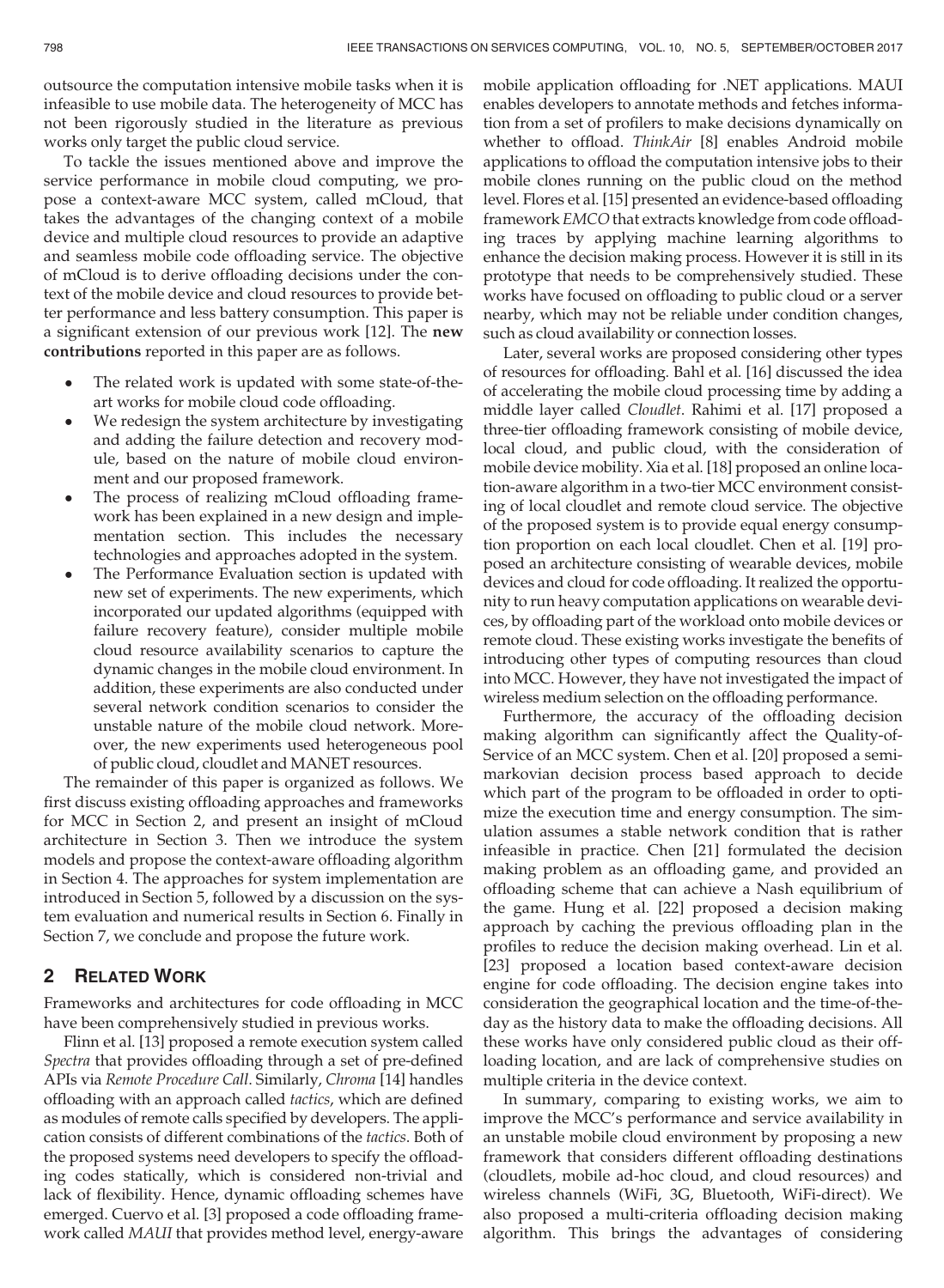

Fig. 1. Overview of mCloud environment.

multiple criteria of energy consumption, execution time reduction, resource availability, network conditions, and user preferences.

## 3 SYSTEM ARCHITECTURE

In this section, we give an insight of mCloud's architecture to address the issue of context aware code offloading in a heterogeneous mobile cloud environment. We first describe an overview of the MCC environment that mCloud fits in. Then, the design of main components is presented in details.

#### 3.1 System Overview

Fig. 1 illustrates the overview of the proposed system for the heterogeneous mobile cloud environment. The device requesting the offloading service is regarded as a client. The proposed system leverages three types of mobile cloud resources, namely cloud, cloudlet, and mobile ad-hoc cloud.

First, cloud provides Infrastructure-as-a-Service with scalable computation and storage, which can be connected from mobile clients via WiFi or cellular network. It has the ability to host tasks requiring high computation and communication.

Second, a cloudlet is a local "datacenter in a box", which resembles a cluster of multi-core processors and a highbandwidth WLAN connection with considerable low power consumption [4]. A task with limited delay-resistance is well-suited in cloudlets.

Third, a mobile ad-hoc cloud that is formed by a group of mobile devices in the client's proximity via short-range communication technologies, e.g., Bluetooth and WiFi Direct.

Due to mobility of the devices, the mobile ad-hoc cloud can be unstable. To ensure the stability of the mobile ad-hoc cloud in the mCloud framework, we adopt a one-hop topology for the mobile ad-hoc network. Moreover, we introduce a fault recovery policy for detecting failures and recovering tasks to obtain the consistency of the results.

#### 3.2 Framework Components

The main components of the mCloud framework belong to two parts: client part and cloud server part. As



Fig. 2. Main components of the framework.

depicted in Fig. 2, there are five main components on the client side: Context Monitor, Decision Module, Task Manager, Communication Manager and Failure Recovery. On the cloud server side, main components include Communication Handler, Task Manager and corresponding mobile cloud infrastructures.

## 3.2.1 Context Monitor

The Context Monitor offers the context-awareness for the system by profiling multiple context parameters at runtime, and assists the Decision Engine when needed. Since the context of the mobile device has significant effect on the decision making accuracy, the system provides three relevant profilers: a program profiler, a device profiler, and a network monitor. However, profiling incurs additional runtime overhead and extra energy consumption. To avoid the high overhead, the profilers adopt the on-demand monitoring strategy, which only fetches context data when the offloadable methods are invoked.

- a) Program profiler: The program profiler tracks the execution of a program on the method level. The attributes being monitored include:
	- the overall instructions executed,
	- the execution time,
	- the memory allocated,
	- the number of calls of this method,
	- the type of mobile cloud infrastructure resource for the execution (e.g., local, cloud, cloudlet),
	- and the data size of inputs.

The profile is updated at every invocation, and stored in the Context Profile database. Later the program profile is passed to Cost Estimation module to estimate the execution cost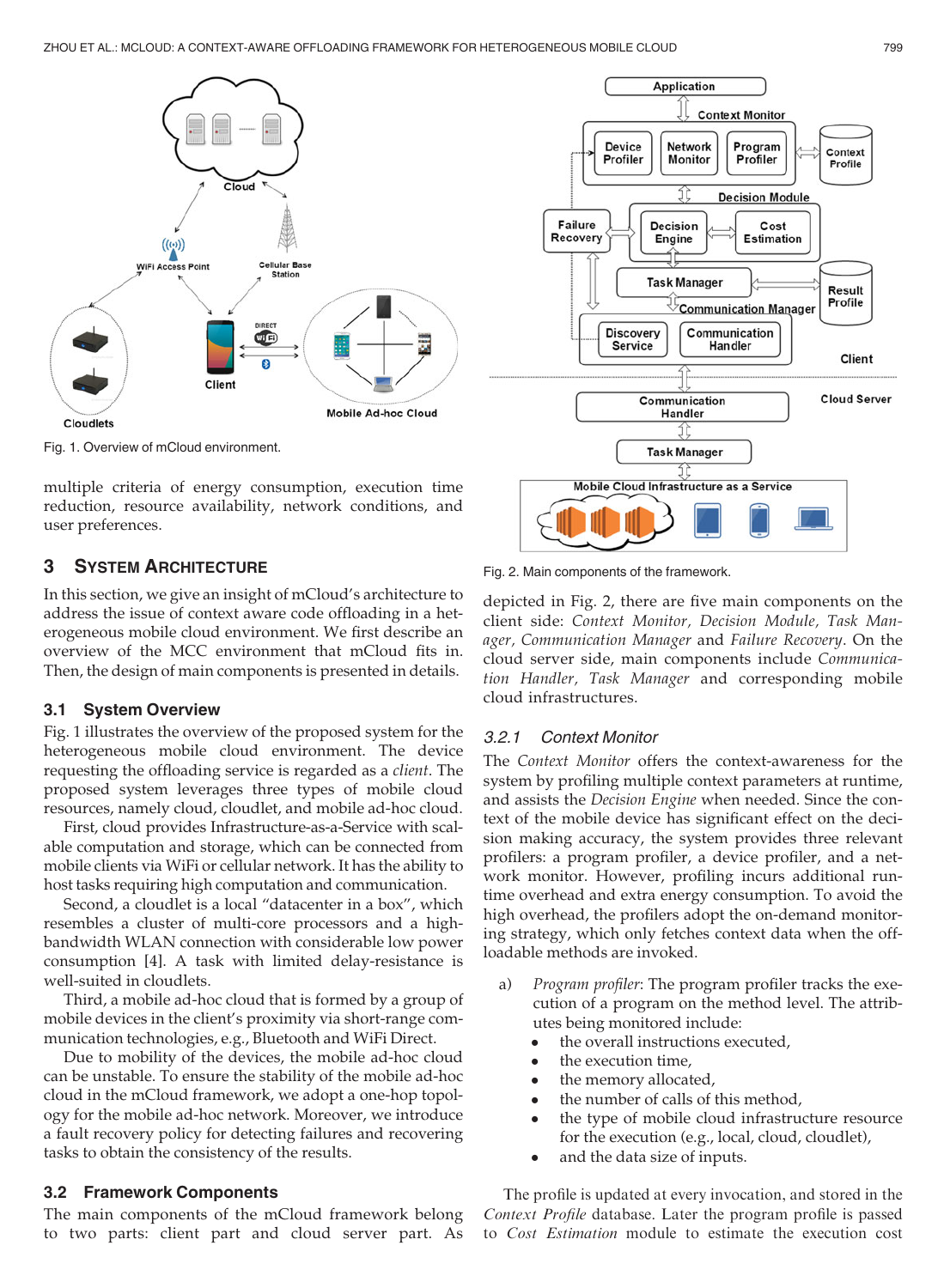(i.e., running time, energy consumption) for decision making. The details of cost models are discussed in Section 4.2.

- Device profiler: The hardware profiles collected by the profiler represent the operating conditions of the mobile device being monitored. Same as the program profile, the device profile is fed into Decision Engine when needed to assist the cost estimation. The profile includes:
	- the average CPU frequency,<br>• the average CPU usage.
	- the average CPU usage,<br>• the maximum CPU freq
	- the maximum CPU frequency,<br>and battery level.
	-
- and battery level.<br>
c) Network monitor: The network monitor collects the network information of the mobile device asynchronously at runtime so that it can record any change in the context. The profile is passed to cost estimation models when needed. The following network conditions are monitored:
	- cell connection state and its bandwidth,<br>• WiFi connection state and its bandwidth
	- WiFi connection state and its bandwidth,
	- Bluetooth state,
	- the congestion level of the connection (RTT) to VMs on the cloud,
	- and the signal strength of cell and WiFi connection.

## 3.2.2 Decision Module

This component has the responsibility to decide whether and how to offload the mobile task, and dispatch the task to the appropriate mobile cloud infrastructure (i.e., cloud, cloudlet, or MANET) based on the current context. It consists of two main modules: Cost Estimation and Decision Engine. Based on the context profiles, Cost Estimation provides a set of cost estimation models that calculate the execution time of each offloadable task running on three types of mobile cloud infrastructure respectively, with the corresponding energy consumption on the client. Decision Engine then applies the cost estimations to the proposed contextaware decision making algorithm to provide the offloading decisions. We give a detailed discussion on the cost models and decision making algorithm in Section 4.

# 3.2.3 Task Manager

This component works as a middle layer between Decision Module and Communication Manager. It receives the decision, i.e., method name, offloading location, and network interface, from the upper layer. Then the Manager collects the related information, such as the method inputs, libraries for running the offloaded task, and network address of the offloading location. Last, it persists them into a format called Task Specs and passes the information to Communication Manager. When receiving the task results, Task Manager stores them in the device database.

# 3.2.4 Communication Manager

The communication manager on both client and server side handles connections between client mobile device and the remote execution in either mobile ad-hoc cloud or remote cloud VMs. It consists of a mobile cloud infrastructure discovery service and a communication handler. Once the decision engine generates the offloading decision, the communication manager takes over the task and executes based on the offloading decisions. Moreover, the Communication Manager corporates with Failure Recovery service to detect failures and start the recovery process.

- a) Discovery service: This module is responsible for discovering the mobile cloud infrastructure resources, i.e., the available mobile devices in the MANET, cloudlets, and cloud VMs. The service updates the information of the detected resources, such as network congestion level, IP address, computation capacity, etc., and stores the information in Device Profiler. Particularly, for the mobile ad-hoc cloud, the Discovery Service detects the available mobile devices in the proximity, forms an mobile ad-hoc cloud, and maintains the network at runtime. Nevertheless, the discovery via network interfaces can potentially incur additional overhead and energy consumption. To avoid the high detection overhead, the Discovery Service applies the periodic detection strategy, which asynchronously searches for the available devices in certain intervals periodically. We present the detailed implementation of the Discovery Service in Section 5.3.
- b) Communication handler: The Handler operates on both client and mobile cloud infrastructures to handle the communications and data transfer generated in between, which include mobile cloud infrastructure detection, offloading code, state synchronization between client and servers, failure detection, etc. In particular, when offloading a mobile task, the Communication Handler on the client serializes the code, related input, and the information of libraries needed to execute the code into the offloading package. Then it dispatches the package to the address provided by Task Manager. On the server side, the Handler unpacks the package and starts to synchronize the missing libraries described in the package with the client device. Once all the states are synchronised, it passes the deserialized code to the mobile cloud infrastructure for execution, and returns the result to client device upon completion.

# 3.2.5 Failure Recovery

It works with Decision Module and Communication Manager to detect the failures and recover the system. The details regarding the types of failures handled by Failure Recovery service, and the detection algorithm are presented in Section 4.4.

# 4 COST ESTIMATION MODEL AND ALGORITHM

We first introduce the system model and the problem formulation. Then we present the details of our cost estimation model and the context-aware offloading algorithm.

# 4.1 System Model and Problem Formulation

The system considers a heterogeneous mobile cloud environment, consisting of a mobile ad-hoc cloud, the nearby cloudlets and remote public cloud. There are a set of mobile device users that run applications seeking opportunities to offload tasks to the mobile cloud infrastructure.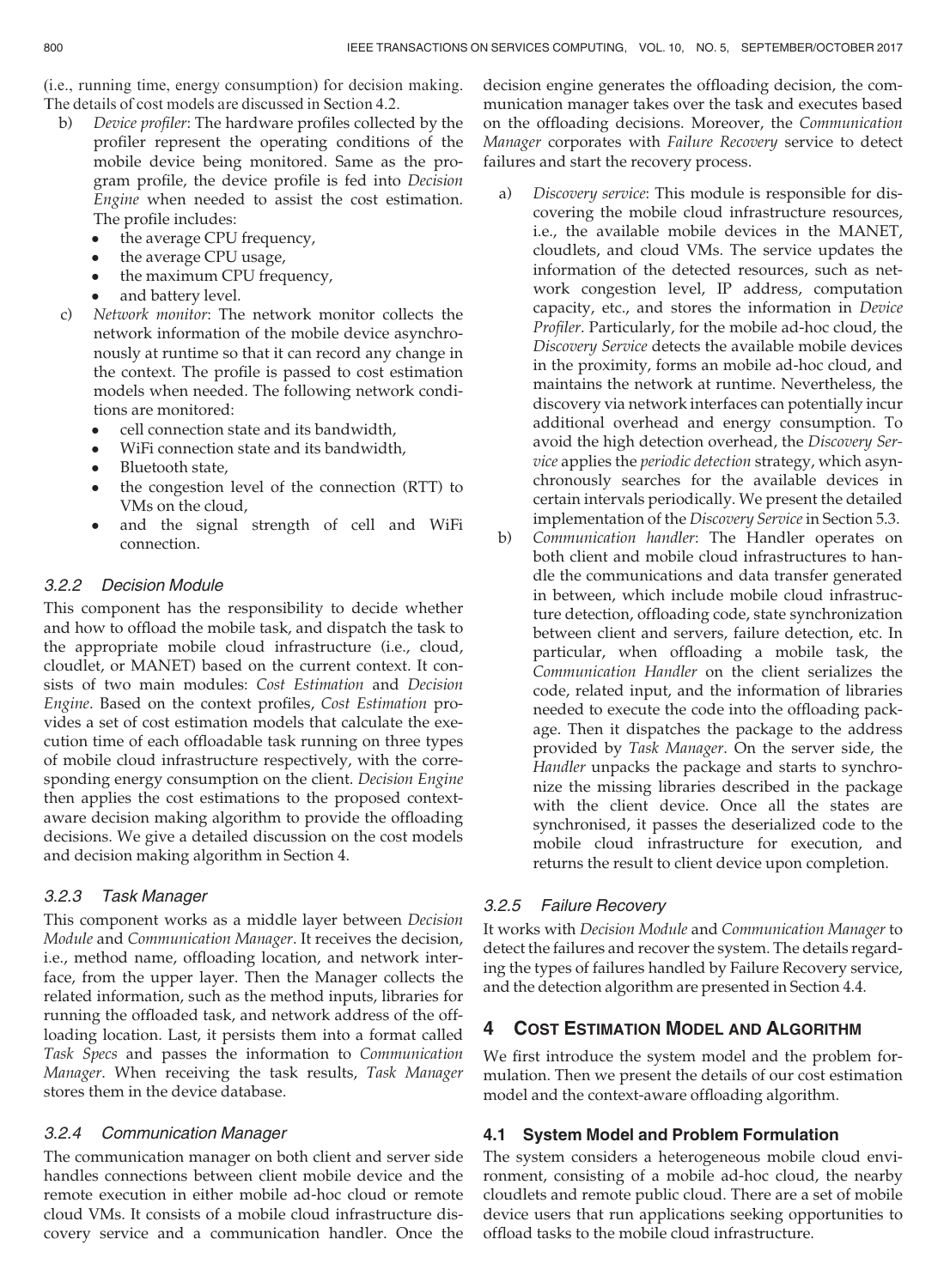TABLE 1 **Notations** 

| Symbol                  | Description                                                                                      |
|-------------------------|--------------------------------------------------------------------------------------------------|
|                         | the mobile task being considered to offload                                                      |
| $\boldsymbol{s}$        | the data size of the offloadable task $t$ that need to be transferred during offloading, in byte |
| w                       | the number of instructions for task $t$ to complete                                              |
| М                       | a set of mobile device as a mobile ad-hoc cloud                                                  |
| $m_k$                   | mobile device k in the mobile ad-hoc cloud                                                       |
| $\mu$                   | the average CPU speed of the mobile devices or VMs                                               |
| $\tau_n$                | link delay between client and local mobile device cloud                                          |
| $\theta$                | the average CPU usage                                                                            |
| $r_i$                   | data transferring time for task i                                                                |
| $wm_i$                  | the wireless medium used for task offloading                                                     |
| $l_i$                   | the execution location of task i                                                                 |
| $\alpha_1, \alpha_2$    | weight factors used in the general cost model to adjust the user preference                      |
| $\rho_d$                | coefficient of channel energy consumption reflecting on execution performance                    |
| $\mathcal{B}_{channel}$ | the bandwidth of the wireless medium, namely WiFi, 3G, and Bluetooth, in MB/s                    |
| $C(t_i)$                | general overall cost of task i                                                                   |
| $D(t_i)$                | execution time of task i running on cloud resource                                               |
| $E(t_i)$                | energy consumption of offloading task i                                                          |
| $\Delta E_{channel}$    | the energy consumption of task i under certain bandwidth                                         |
| $\beta_{channel}$       | the estimated channel energy consumption per time unit                                           |
| $\beta_{tail}$          | wireless medium tail time energy per time unit                                                   |
| $T_{tail}$              | wireless channel active tail time                                                                |

## 4.1.1 Task Modelling

Different mobile applications have different QoS requirements. For example, face detection application requires short processing time while anti-virus applications are usually delay-tolerant. In this model, we model the tasks being offloaded as independent and can be partitioned into subtasks for parallel execution. Thus, let  $t$  denote the task generated by the application,

$$
t = \langle s, w \rangle. \tag{1}
$$

 $s$  is the file size of the task, and  $w$  denotes the number of instructions of task  $t$  to execute.<sup>1</sup> All the symbols used in the models are listed in Table 1.

#### 4.1.2 Mobile Ad-Hoc Cloud Modelling

We apply a one-hop mobile ad-hoc network (MANET) in mCloud to improve the network stability. This is because using multi-hop MANET can cause considerable delay and increase the possibility of node failures. Moreover, when the number of hops is more than two, cloud VMs are the most preferred as they have less communication delay in comparison to MANET [24]. Hence, we only consider a onehop MANET in mCloud.

Given the one-hop network topology, we assume that the node movement within the signal range does not affect the topology of the MANET and the channel data rate remains the same. Let  $M = \{m_1, m_2, \ldots, m_n\}$  be the set of available mobile devices in the mobile ad-hoc cloud.  $\mu_n$  denotes the CPU speed of node  $m_n$ .  $\tau_n$  denotes the link congestion level between node  $m_n$  and the client device. Then the mobile adhoc cloud can be modelled as

$$
m_n = \langle \mu_n, \tau_n \rangle, \forall m_n \in M. \tag{2}
$$

#### 4.1.3 Cloud and Cloudlet Modelling

As described in Section 3, the client connects to cloudlet via WiFi, and to cloud via WiFi or cellular network. On both cloud and cloudlet, we deploy single-core  $VMs<sup>2</sup>$  as the offloading solution. VMs within a cloudlet or cloud are considered homogeneous, while they are heterogeneous across clouds and cloudlets in terms of computation capacity and network delay. Then we model VMs on cloud and cloudlet as follows:

$$
v_i = \langle \mu_i, r_i, \theta_i \rangle, \tag{3}
$$

where  $\mu_i$  is the CPU speed,  $r_i$  is the network delay from the client to VM, and  $\theta_i$  is the average CPU usage.

The heterogeneity of VMs between cloudlet and cloud reflects on the different  $\mu$ ,  $r$  values in the model.

#### 4.1.4 Problem Formulation

Having presented the models of the system, we formulate the decision making problem as to find a solution of selecting where to execute the task and how to offload so that the overall execution time and energy consumption is the lowest among all the cloud resources in the mobile cloud infrastructure based on the current context of the client device. Specifically, given a set of n tasks T, a set of cloud VMs C, a set of cloudlets CL, and a mobile ad-hoc cloud with h mobile devices M, then the overall cost of executing a set of n tasks is

$$
C_{total} = \sum_{i=1}^{n} \Delta C(t_i, l_i, w m_i), \qquad (4)
$$

where  $\Delta C$  denotes execution cost of running task  $t_i$ , including execution time and energy consumption.  $l_i$  represents the execution location for task  $t_i$ , which includes local,

2. VMs on cloudlet and public cloud run customized mobile operating systems, e.g., Android x86.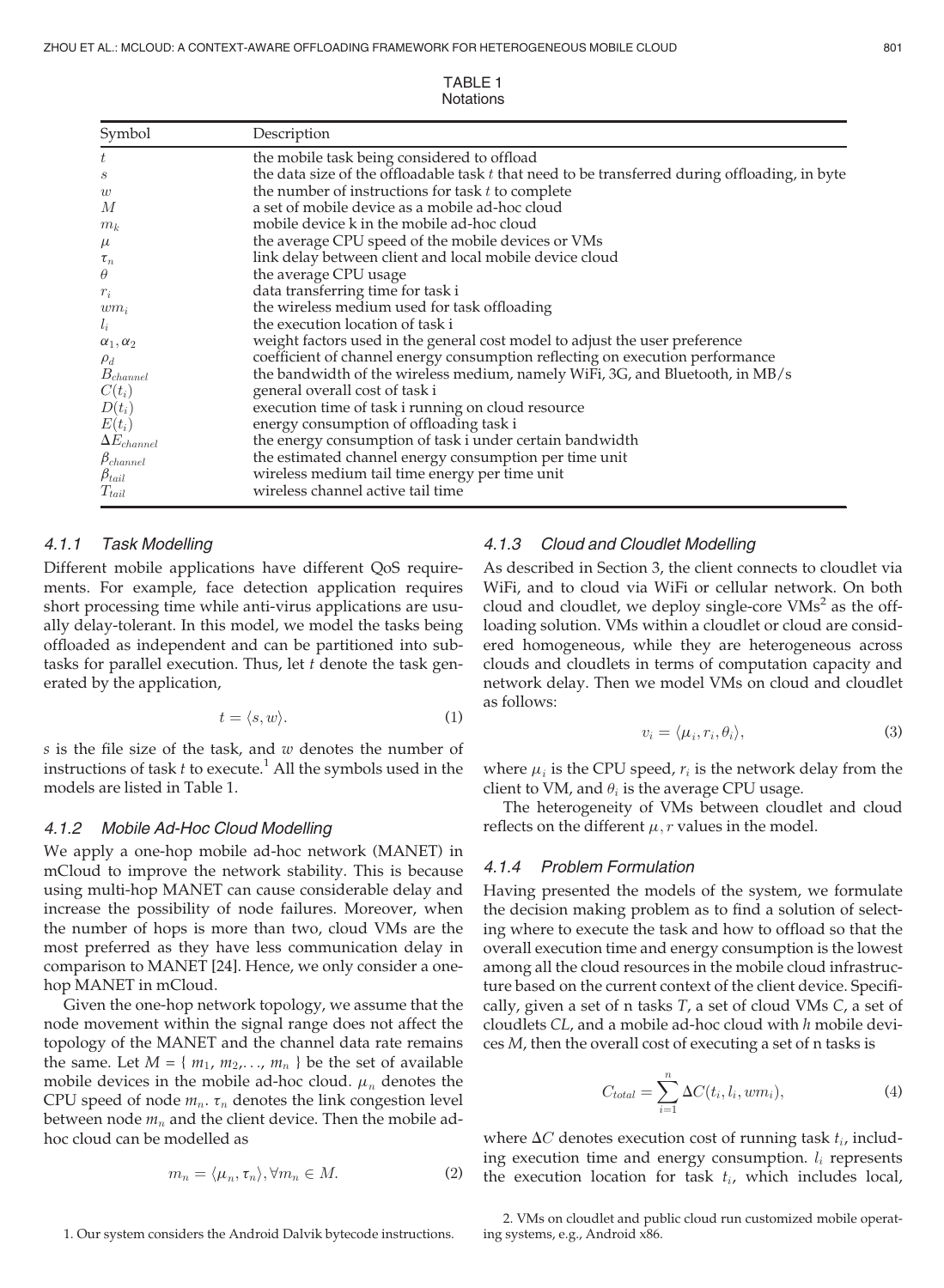mobile ad-hoc cloud M, cloudlet CL, or cloud C.  $wm_i$  is the wireless medium used to offload  $t_i$ , including Bluetooth, WiFi, and cellular network. Thus, the problem is to provide an offloading decision  $\langle l_i, w m_i \rangle$  for  $\forall t_i \in T$  to minimize the overall cost.

#### 4.2 Cost Estimation Models

The cost model consists of two parts, namely the task execution time denoted by D, and the wireless channel energy consumption denoted by E. Then the general model for overall cost of executing tasks  $t_i$  is as follows:

$$
C(t_i) = \alpha_1 * D(t_i) + \alpha_2 * \rho_d * E(t_i), \qquad (5)
$$

$$
\alpha_1 + \alpha_2 = 1, \alpha_1, \alpha_2 \ge 0,
$$
\n(6)

where  $\alpha_1$  and  $\alpha_2$  are weight factors to adjust the portion of time and energy consumption in the overall cost.  $\alpha_1$  and  $\alpha_2$ are considered to capture user preferences on the factors. If the user is not expert, methodologies like AHP can be used to generate the factors from linguistic values provided by users. The value of execution time and energy consumption in the cost model are normalized in a 0-100 scale with the upper and lower bound data profiled from real application results. We adopted  $\rho_d$  in our model to represent the effect of hardware settings (DVFS levels and wireless channel rate) on the device performance [20].  $\rho_d$  will be set on a 0-1 scale based on the processor DVFS level and wireless channel rate.

Given the general cost models in Equation (5), we describe the specific cost models for each type of the mobile cloud infrastructure resource.

#### 4.2.1 Mobile Ad-Hoc Cloud Cost Model

First, we model the execution time  $D$  for tasks running in the mobile ad-hoc cloud. Given a set of independent tasks T  $= \{t_i | 1 \le i \le n\}$  and a set of heterogeneous mobile devices  $M = \{m_k | 1 \le k \le h\}$ , execution time D can be obtained by calculating the earliest finishing time (EFT) among all tasks mapped to the mobile ad-hoc cloud. This independent task scheduling problem is proved to be NP-complete [25]. Therefore the use of heuristics is a suitable approach. For mapping independent tasks to heterogeneous machines, Min-Min heuristic takes less processing time with the result as good as other heuristics [26]. Thus we adopt Min-Min in our cost model.

The Min-min heuristic maps unassigned tasks to available machines. It firstly calculates minimum completion times (MCT):

$$
MCT(t_i, m_k) = [min_{1 \le k \le h} (CT(t_i, m_k)), \forall t_i \in T], \qquad (7)
$$

where  $CT(t_i, m_k)$  is the completion time for task  $t_i$  on device  $m_k$ . Then task  $t_i$  with MCT is selected and assigned to machine  $m_k$ , and  $t_i$  is removed from T, and the iterations repeat until all tasks are mapped (i.e., T is empty).

In the next step, we model the energy consumption  $E$  of the client device. Based on the results from Min-Min, we calculate the device communication energy cost for transferring data to the MANET and receiving the results. Let  $B_{channel}$  denote the channel data rate.  $t_i = \langle s_i, w_i \rangle$  represents the task, where  $s_i$  is the data need to be transferred and  $w_i$  is the workload. The channel energy consumption for transferring data is given as:

$$
\Delta E_{channel}(s_i, B_{channel}) = \beta_{channel}
$$
  
\* 
$$
\left(\frac{s_i}{B_{channel}} + \frac{s_{result}}{B_{channel}}\right) + \beta_{tail} * T_{tail},
$$
 (8)

where  $\beta_{channel}$  is the power consumption rate related to the transferring time and  $\beta_{tail}$  is the wireless channel tail time power consumption rate.

Let M denote the set of mobile devices in the mobile adhoc cloud.  $\mu_k$  is the CPU speed of device  $m_k$  that selected by the MinMin algorithm and  $\theta_k$  is the average CPU usage. Then the overall execution cost is as follows:

$$
C_{t_i} = \alpha_1 \left( \frac{w_i}{\mu_k * \theta_k} + \frac{s_i + s_{i\_result}}{B_{channel}} \right)
$$
  
+  $\alpha_2 * \rho_d * \Delta E_{channel}(s_j, B_{channel}).$  (9)

## 4.2.2 Cloud and Cloudlet Cost Models

Let  $t_i = \langle w_i, s_i \rangle$  denote a mobile task. There are m VMs available on cloud or cloudlet.  $\mu_{VM}$  denotes the computing capacity,  $\theta_{VM}$  denotes the average usage of the VM, and  $l_{VM}$ denotes the network latency of the VM. Note that the tasks can be partitioned into subtasks, and VMs on cloud or cloudlet are homogeneous. Hence each task can be evenly partitioned and processed among the machines based on the number of available VMs. Then the cost of running task  $t_i$  can be modelled as follows:

$$
C_{t_i} = \alpha_1 \cdot \left( \frac{w_i}{m \cdot \mu_{VM} \cdot \theta_{VM}} + \frac{s_i + s_{i\_result}}{B_{channel}} + l_{VM} \right) + \alpha_2 \cdot \rho_d \cdot \Delta E_{channel}(s_i, B_{channel}).
$$
\n(10)

This cost model is utilized to estimate the task execution cost on cloud and cloudlet VMs by alternating the parameters  $\mu_{VM}, \theta_{VM}, l_{VM}$ .

#### 4.2.3 Local Execution Cost

For local cost estimation, we use a history data strategy to reduce the overhead. The local execution time of a method and energy consumption incurred by the device is stored in the database and applied later to the general cost model in Equation (5) for comparison. The estimation costs are then used as the input of the decision making algorithm.

#### 4.3 Context-Aware Decision Making Algorithm

Having shown how to estimate the task execution time and energy consumption with the cost models, we present the algorithm in this section. In order to obtain the lowest execution cost for the offloadable tasks under the context, based on Equation (9) and (10), the context-aware decision algorithm considers a set of context parameters, multiple wireless medium and mobile cloud infrastructure resources to decide when it is beneficial to offload, which wireless medium is used for offloading and which resources to use as the offloading location.

#### 4.3.1 Wireless Medium Selection

Most existing offloading frameworks in the literature only consider network speed and energy consumption when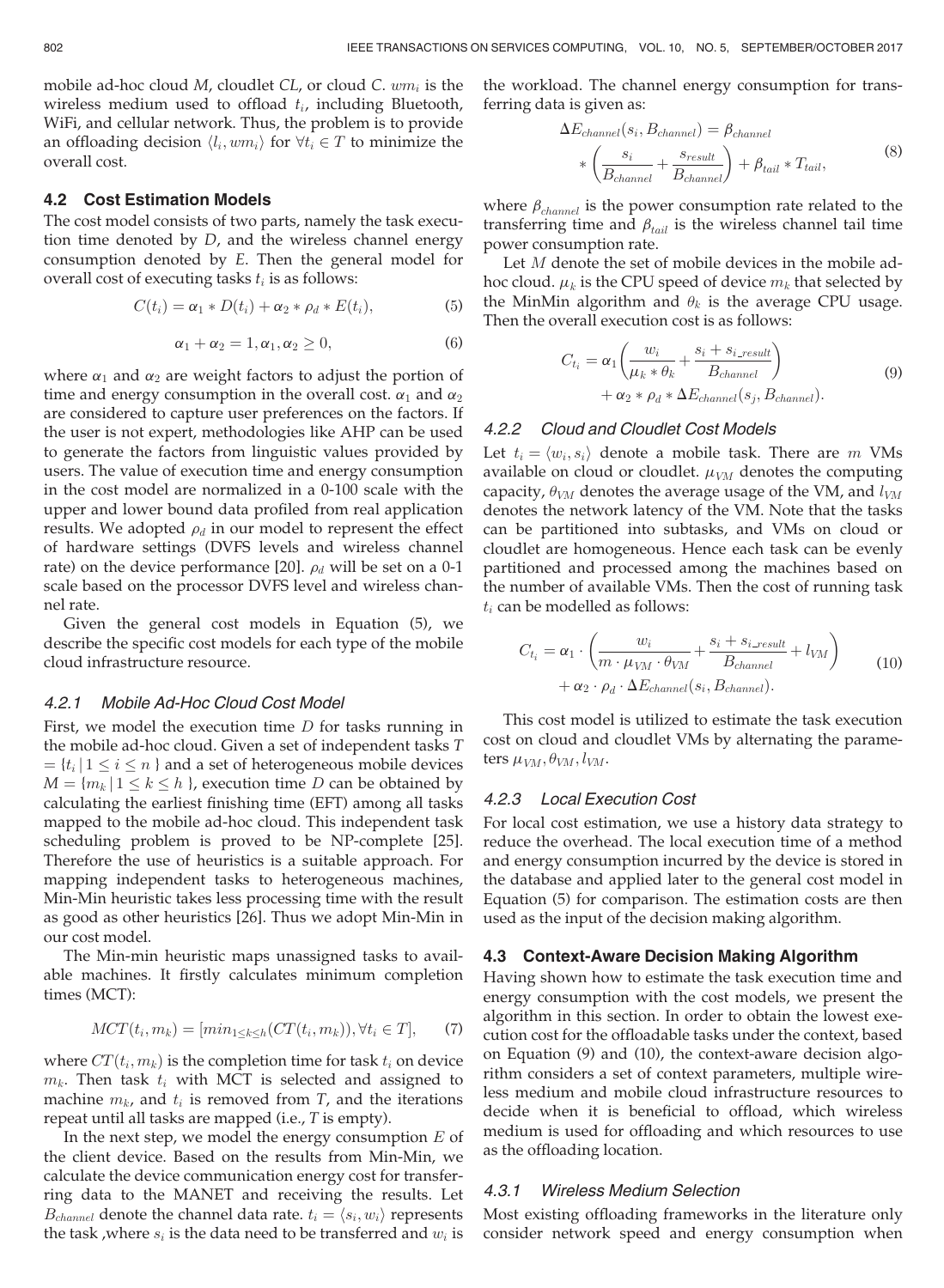they make offloading decisions. Unlike those, mCloud focuses on utilizing multiple types of mobile cloud resources (i.e., cloud, cloudlet and mobile ad-hoc cloud) and wireless mediums based on device context to improve the offloading service availability and performance. Multiple criteria regarding device context including resource availability, wireless medium availability, network congestion, cost, energy consumption, etc. have been considered for making offloading decisions in mCloud. Therefore, we need a multi-criteria decision making approach (MCDM) in the proposed framework.

Among MCDMs, we apply Technique for Order of Preference by Similarity to Ideal Solution (TOPSIS) [27] for wireless medium selection considering abovementioned criteria. TOPSIS offers lightweight processing and shorter response time comparing to other MCDMs [28]. It helps reduce the overhead of the proposed offloading decision making algorithm, considering it is running on mobile devices. Moreover, TOPSIS can be easily modified to consider more criteria if necessary, and the complexity remains the same regardless of the number of criteria. In mCloud, the decision making algorithm considers six criteria related to performance when selecting the wireless interface:

- energy cost of the channel,<br>• the link speed of the channel
- the link speed of the channel,
- the availability of the interface,
- monetary cost (i.e., cost when using mobile data),
- the congestion level of the channel (RTT),
- and the link quality of the channel (signal strength).

Note that for the monetary cost, the algorithm only considers the cost generated by using the mobile data. Other cost such as cloud VM reservation is negligible from the mobile device's perspective as a mobile task generally occupies a negligible time comparing to the cloud VM lifetime.

For the alternatives, the algorithm considers Bluetooth, WiFi, and 3G in this system, but more interfaces can be added if new techniques emerge. Then the process of wireless interface selection is as follows.

First, the relative weights for criteria being considered in TOPSIS are obtained by using analytic hierarchy process (AHP) [29]. The pairwise comparison results are presented in a matrix

$$
A = \begin{bmatrix} a_{11} & a_{12} & \dots & a_{16} \\ a_{21} & a_{22} & \dots & a_{26} \\ \vdots & \vdots & \ddots & \vdots \\ a_{61} & a_{62} & \dots & a_{66} \end{bmatrix}, a_{nn} = 1.a_{mn} = \frac{1}{a_{nm}}.
$$
 (11)

The pairwise comparisons of six criteria are generated based on the standardized comparison scale of nine levels shown in Table 2. Then TOPSIS uses matrix A to calculate the weights of the criteria by obtaining the eigenvector  $\omega$ related to the largest eigenvalue  $\lambda_{max}$ 

$$
A\omega = \lambda_{max}\omega.
$$
 (12)

Since the output of AHP is strictly related to the consistency of the pairwise comparison, it is necessary to calculate the consistency index [30]:

TABLE 2 Importance Scale and Definition

| Definition                   | Intensity of importance |
|------------------------------|-------------------------|
| Equally important            |                         |
| Moderately more important    |                         |
| Strongly more important      | 5                       |
| Very strongly more important |                         |
| Extremely more important     |                         |
| Intermediate                 | 2, 4, 6, 8              |

$$
CI = \frac{\lambda_{max} - n}{(n-1)},
$$
  
\n
$$
CR = \frac{CI}{(n-1) * RandomIndex}.
$$
\n(13)

CR, which is the consistency ratio of CI, should be less than 0.1 to have a valid relative weight output.

After the weights are generated, a evolution matrix consisting of three alternatives and six criteria is created, denoted by  $M = (x_{mn})_{3 \times 6}$ . The values of the criteria are collected at runtime by the Context Monitor, and normalized using Equation (14):

$$
N_{M_{mn}} = \frac{M_{mn}}{\sum_{n=1}^{6} M_{mn}^2}.
$$
 (14)

Then the weights obtained from AHP method are applied to the normalized matrix  $N = (t_{mn})_{3 \times 6}$ 

$$
M_w = \omega_n * N, \tag{15}
$$

where  $\omega_n$  represents the weight. The best solution and the worst solution are then calculated from the weighted matrix  $M_w$ , denoted by  $S^+ = {\min(t_{mn}|m = 1...6)|n \in J^-}$ , (max  $(t_{mn}|m = 1...6)|n \in J^+\rangle$  and  $S^- = {\text{max}(t_{mn}|m = 1...6)}$  $|n \in J^-\rangle$ ,  $\langle \min(t_{mn}|m = 1...6)|n \in J^+\rangle$  respectively, where  $J^+$  is the positive criteria to the cost and  $J^-$  is the negative criteria to the cost.

At last, the wireless medium is selected by calculating the Euclidean distance between each alternative and the best and worst solution  $D_m^+$  and  $D_m^-$  respectively. and ranking the alternatives by applying a closeness score to the best solution,

$$
D_m^+ = \sqrt{\sum_{n=1}^6 (t_{mn} - t_{mn}^+)^2},
$$
  
\n
$$
D_m^- = \sqrt{\sum_{n=1}^6 (t_{mn} - t_{mn}^-)^2}.
$$
\n(16)

Then rank the alternatives by applying a closeness score  $R_m$  to the best solution. The alternative with the highest  $R_m$ is selected as the output of the wireless selection algorithm

$$
R_m = \frac{D_m^-}{D_m^+ + D_m^-}.\tag{17}
$$

However, one drawback of TOPSIS is its sensitiveness to rank reversal, thus in our system, if a new alternative appears, the algorithm will be triggered to generate the new weights and related matrix.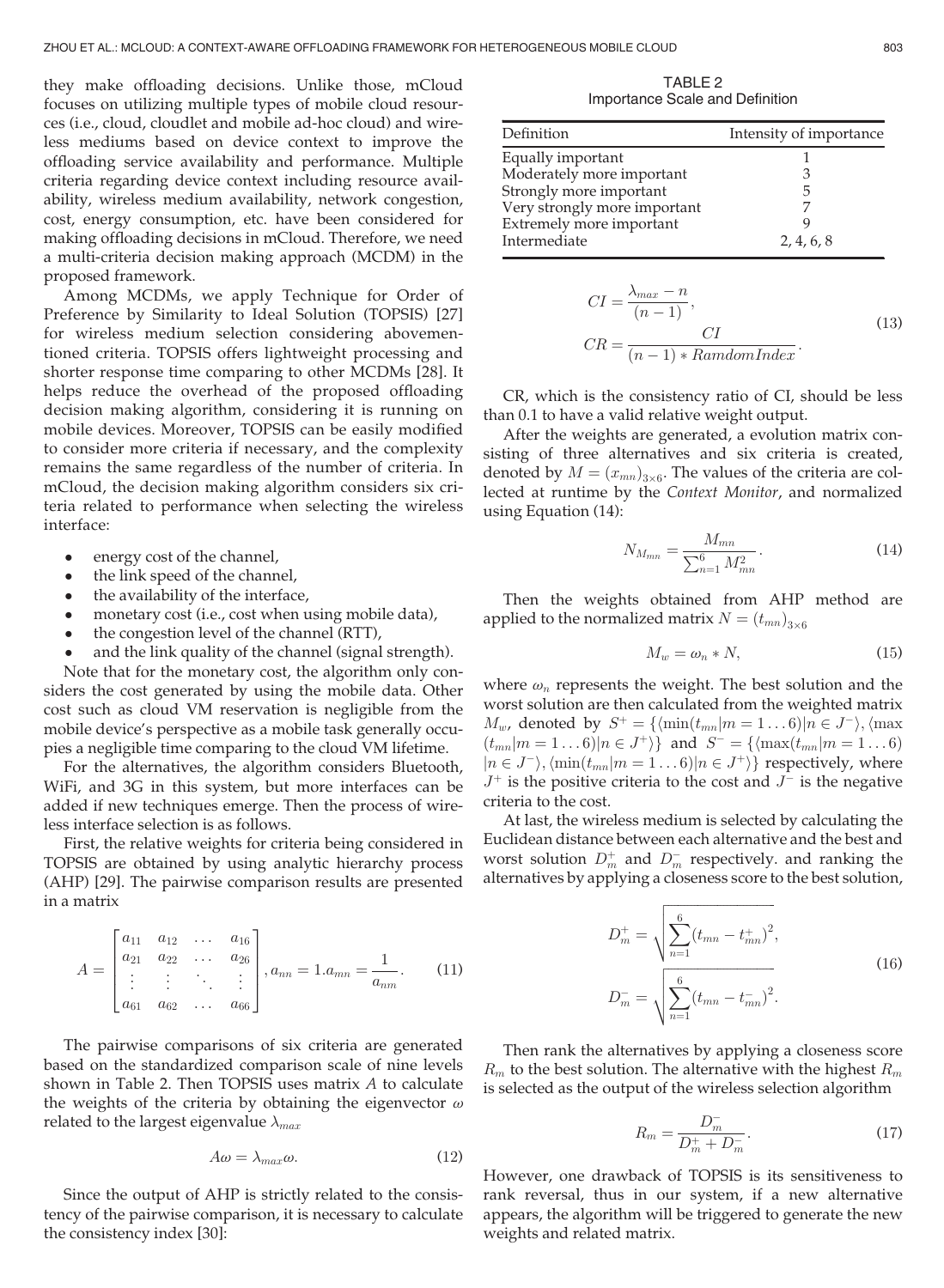# 4.3.2 Decision Making

The context-aware decision making algorithm is composed of two main phases, which are summarized in Algorithm 1. The first phase is estimation phase (step 2-11), during which the context parameters such as context profiles and wireless interface states are collected from the corresponding modules. Then the cost estimation models calculates the execution cost for each offloading request. In the selection phase (step 12-40), the algorithm gives offloading decision based on the available wireless interfaces and the cost estimations. In case there are multiple wireless interfaces available, the algorithm applies TOPSIS model to select the best interface under current context such as data rate, workload size to obtain the best data transfer performance as well as minimum energy consumption. Based on the wireless interface selection result, the algorithm selects the offloading location that has the lowest execution cost. Finally, the algorithm returns the decision pair of  $\langle$  of fload location, wireless medium $\rangle$ .

| <b>Algorithm 1. Context-Aware Decision Algorithm</b>                     |
|--------------------------------------------------------------------------|
| 1: procedure GETDECISION context, tasks                                  |
| 2:<br>$para$ [] $\leftarrow context$                                     |
| 3:<br>$task[] \leftarrow tasks$                                          |
| 4:<br>$programProfile \leftarrow get method profile$                     |
| 5:<br>start discovery service and gather resources profiles              |
| 6:<br>$local\_cost \leftarrow estimate$ execution cost on client device  |
| 7:<br>manet $\cos t \leftarrow$ estimate execution cost on mobile device |
| 8:<br>cloud using MinMin heuristic                                       |
| 9:<br>$cloudlet\_cost \leftarrow estimate$ execution cost on cloudlet    |
| 10:<br>$cloud\_cost \leftarrow estimate$ execution coston public cloud   |
| 11:<br>check network interface state                                     |
| 12:<br>if only cell network is available then                            |
| 13:<br>check cloud availability                                          |
| <b>if</b> cloud is available <b>then</b><br>14:                          |
| 15:<br>$decision \leftarrow minCost(local, cloud)$                       |
| return decision<br>16:                                                   |
| 17:<br>else                                                              |
| 18:<br><b>return</b> decision(local_execution, null)                     |
| 19:<br>else if only WIFI is available then                               |
| 20:<br>check cloud, cloudlet and manet availability                      |
| 21:<br>$decision \leftarrow minCost(local, cloud, manet, cloudlet)$      |
| 22:<br><b>return</b> decision                                            |
| 23:<br>else if only Bluetooth is available then                          |
| 24:<br>check manet availability                                          |
| 25:<br><b>if</b> manet is available <b>then</b>                          |
| 26:<br>$decision \leftarrow minCost(local,manet)$                        |
| 27:<br><b>return</b> decision                                            |
| 28:<br>else                                                              |
| 29:<br><b>return</b> decision(local_execution, null)                     |
| else<br>30:                                                              |
| 31:<br>$interface \leftarrow TOPSIS(context)$                            |
| 32:<br>if interface is Wifi then                                         |
| 33:<br>$decision \leftarrow minCost(local, cloud, manet)$                |
| 34:<br>if interface is 3G then                                           |
| 35:<br>$decision \leftarrow minCost(local, cloud)$                       |
| 36:<br><b>if</b> inter face is Bluetooth then                            |
| 37:<br>if manet is available then                                        |
| 38:<br>$decision \leftarrow minCost(local,manet)$                        |
| 39:<br>else                                                              |
| 40:<br><b>return</b> decision(local_execution, null)                     |

The complexity of the proposed algorithm is  $O(MN \log n)$  $N$ ), where  $M$  is the number of devices in mobile ad-hoc cloud and  $N$  is the number of tasks. The first phase of the proposed algorithm uses an improved MinMin (in terms of time complexity) [31] (step 7). Each machine maintains a sorted queue of completion time of all tasks on the machine. It takes  $O(MN \log N)$  to construct the queues. In addition, the scheduling takes  $O(MN)$  to compare the head of each the scheduling takes  $O(MN)$  to compare the head of each queue at each scheduling iteration. Thus, the overall complexity is  $O(MN \log N)$ . Next, for cloud and cloudlet cost estimation (step 9-10), the time complexity is  $O(N)$ . Therefore, the time complexity of the first phase in the proposed algorithm is  $O(MN log N + N) = O(MN log N)$ . The second phase of the algorithm generates the offloading decision with the time complexity of  $O(1)$ . Therefore, the time complexity for the proposed algorithm is  $O(MN \log N)$ .

# 4.4 Failure Recovery

The mobility of mobile devices can incur node failures in the proposed mobile cloud environment, especially the mobile ad-hoc cloud. Although mCloud only considers a one-hop network topology, it is necessary to ensure the consistency of results once the failure occurs. Therefore, we apply a pair of failure detection and recovery policy. The failures considered by the policy include remote nodes crash, remote nodes out of communication range, and message omissions.

# 4.4.1 Failure Detection

The system adopts checkpointing to detect remote node crash and communication lost in Algorithm 2.

| <b>Algorithm 2. Failure Detection Policy</b> |                                                              |  |  |  |  |
|----------------------------------------------|--------------------------------------------------------------|--|--|--|--|
|                                              | 1: procedure DETECTION                                       |  |  |  |  |
| 2:                                           | $count \rightarrow initialized$                              |  |  |  |  |
| 3:                                           | $state[] \leftarrow CONNECTED$                               |  |  |  |  |
| 4:                                           | $info$ $\sim$ initialized                                    |  |  |  |  |
| 5:                                           | for checkpoint i to checkpoint n until target time do        |  |  |  |  |
| 6:                                           | Send out confirming message to each node                     |  |  |  |  |
| 7:                                           | $counter \leftarrow counter + 1$                             |  |  |  |  |
| 8:                                           | for all node i in count do                                   |  |  |  |  |
| 9:                                           | <b>if</b> Confirmation message received <b>then</b>          |  |  |  |  |
| 10:                                          | $count[i] \leftarrow count[i] + 1$                           |  |  |  |  |
| 11:                                          | fetch the task running states on node i                      |  |  |  |  |
| 12:                                          | $in foji \leftarrow running states$                          |  |  |  |  |
| 13:                                          | for <i>node</i> $i \in count   $ do                          |  |  |  |  |
| 14:                                          | $gap \leftarrow counter - count[i]$                          |  |  |  |  |
| 15:                                          | if $qap > \lambda_d$ then                                    |  |  |  |  |
| 16:                                          | $state[i] \leftarrow FAILURE$                                |  |  |  |  |
| 17:                                          | $qap \leftarrow 0$                                           |  |  |  |  |
| 18:                                          | update available node list                                   |  |  |  |  |
| 19:                                          | Recover(state[], in fol                                      |  |  |  |  |
| 20:                                          | <b>for</b> node $i \in state$ $\equiv$ $CONNECTED$ <b>do</b> |  |  |  |  |
| 21:                                          | if no result returned then                                   |  |  |  |  |
| 22:                                          | $Recover(node\ i,\ info  )$                                  |  |  |  |  |
|                                              |                                                              |  |  |  |  |

The discovery service inside communication manager periodically broadcasts messages to the remote nodes within the system at each checkpoint and waits for the confirmation message returned by the remote nodes. The discovery service updates a vector that stores the number of confirmation message received from each available node.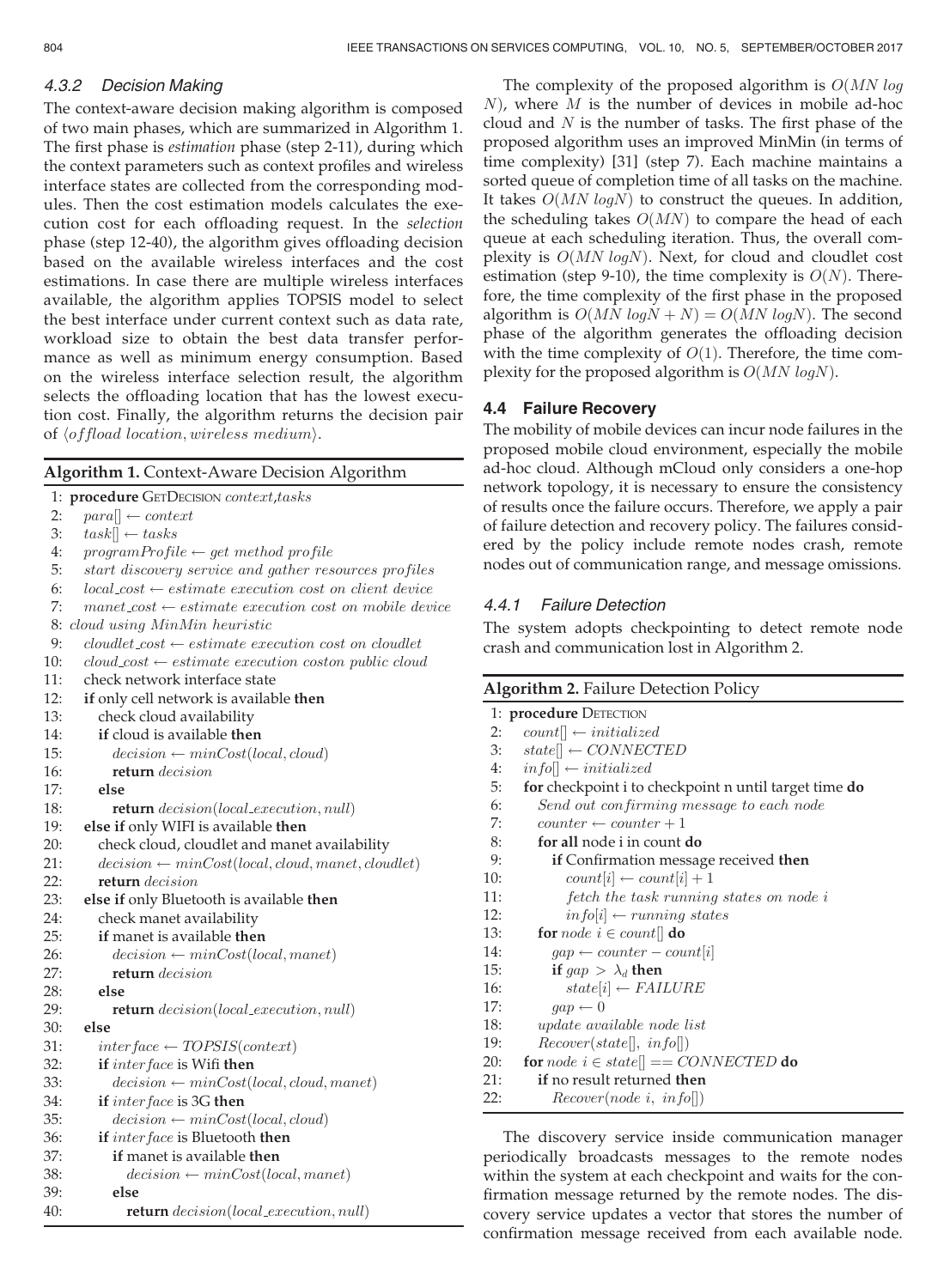Then at the end of each checkpoint period, the discovery service calculates the gap between the number of messages received for each node and its own counter. Nodes with same number as the counter or within the distance of  $\lambda_d$  are considered as working, and are tagged as CONNECTED. Nodes that the gap is larger than  $\lambda_d$  are then considered failure, and are tagged as FAILURE. Since we only consider one-hop network between the hosting device, MANET devices and cloud VMs, the delivery of the message is not effected by the route change. The failure is mostly likely node crash or dropping out of communication range. In this case, we set  $\lambda_d$  to 3. In case mCloud adopts more complicated network topology in the future, we can adjust the number to fulfil the failure detection requirement.

Moreover, the detecting policy puts the target time on completing the offloading tasks. The target time is related to the estimated execution time provided by the cost models inside decision engine. When the time of checkpoint looping is beyond the target time, the discovery service considers a failure happened in the node that has not returned the result, and proceeds the failure recovery on the tasks from that node.

#### 4.4.2 Recovery

When failures happen, the discovery service fetches the current running states of the tasks on each node at each checkpoint during failure detection. The information includes task ID, the point of failure, and the partial result obtained. If the failure is confirmed by the detection policy, the Discovery Service sends a recovery request to the decision engine. Then the Decision Engine packs all the information of the failed task and choose another available cloud resource node for further execution. If there are no suitable nodes under the current context, the task is then executed locally on the device itself.

## 5 SYSTEM DESIGN AND IMPLEMENTATION

The implementation of our prototype framework is built based on ThinkAir [8]. The system is implemented on Android operating system. We apply VM migration technology using Java Reflection [32] as our offloading method in mCloud to minimize the modifications of the existing or developing mobile applications. The system and programming APIs are implemented as a library for the Android application developers. Android x86 system[33] is deployed on the cloud and cloudlet VMs. In this section, we explain in details the design and implementation of mCloud and programming APIs.

#### 5.1 Android x86

In order to leverage the cloud resources, the framework needs to offload the mobile tasks from the ARM-based system application to an x86-based cloud VM. Android x86 is an open-source project to port Android operating system to an x86 or AMD host. It provides major functions of an Android device on desktop system like Windows. As a result, our proposed framework can fit into most of the existing and developing Android applications and cloud services without modifications on the program. We deployed the Android x86 system on Virtualbox virtual machines running on commercial public cloud services.



Fig. 3. Execution dataflow: 1) sending offloading request to the decision engine, 2) collecting context parameters from context monitor, 3) get information of available cloud resources, 4) Task Manager starts once the decision is made to offload, 5) Communication Manager divide the jobs into subtasks for parallel processing, 6) Offload to cloud resources for remote execution, 7) pause until receiving the result, 8) aggregate results from parallel processing and store the result of execution time and energy consumption in database, 9) and 10) send result back to device for presentation.

#### 5.2 Offloading Method

We use Java reflection as mCloud's offloading method. Java reflection allows the program to inspect the available Java classes, methods, interfaces and their properties within the system or itself at runtime [34]. We can manipulate programs with certain classes, retrieve related properties like parameter types and fields, and invoke the methods of other programs remotely. Our proposed mCloud framework implements the offloading and remote execution by using Java reflection and Java annotations.

We provide a simple annotation @OFFLOAD for developers to annotate the methods to be considered for offloading. The annotated methods will be processed at the compile time via Java Reflection.Listing 1 shows an example of using Java annotation for offloading. At runtime, the application program can inspect and invoke method solve in the offloading example.

|  | Listing 1. Offloading example. |  |
|--|--------------------------------|--|
|--|--------------------------------|--|

| <b>public class</b> Example {      |
|------------------------------------|
| private int expA;                  |
| private int expB;                  |
| @OFFLOAD                           |
| public int solve()                 |
| return;                            |
|                                    |
| <b>public void</b> otherMethods(){ |
|                                    |
|                                    |
|                                    |

#### 5.3 Execution Environment

The execution dataflow is depicted in Fig. 3. Five main components are implemented, namely Context Monitor, Decision Engine, Task Manager, Communication Manager, and Discovery Service. These components constitute the execution environment for the code offloading tasks.

#### 5.3.1 Discovery Service

The Discovery Service starts when the application is opened on the device. It detects two different types of resources: the available Android x86 VMs in the remote, and mobile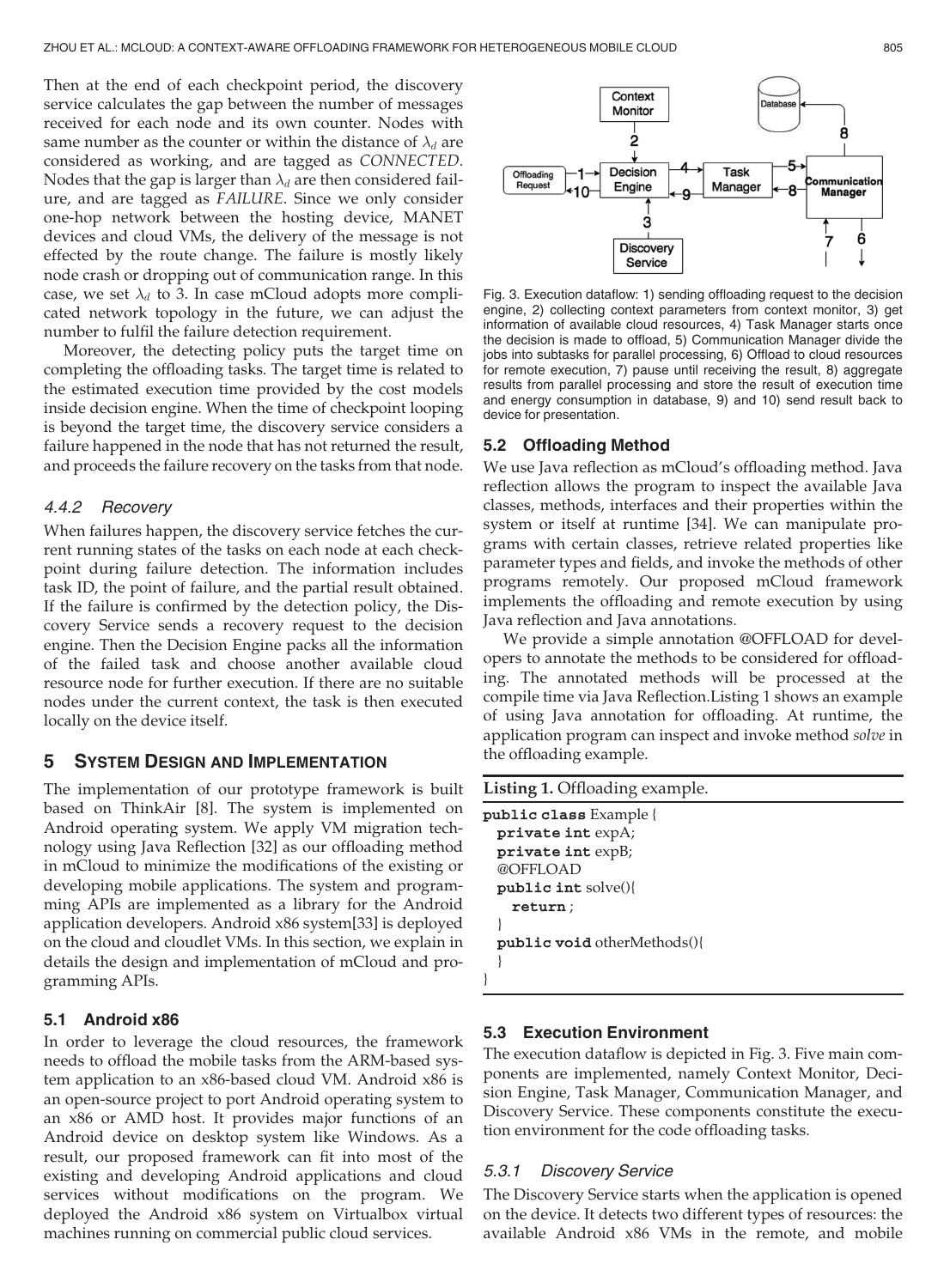devices in the proximity. The Service first contacts a root server on the cloud VM and retrieves a list of available Android x86 VMs and their IP addresses on the public cloud and local cloudlets. Meanwhile, the Discovery Service starts an new thread in the background, which establishes a WiFi hotspot to let the mobile devices nearby connect to the client device. Then the Service can simply ping within a certain IP address range to detect the available mobile devices. The benefit of this approach is that in most cases when the public cloud services are not available, for example at a disaster recovery site, using hotspots to form an ad-hoc network is stable and easy to establish.

The service will search devices in periodical searching strategy to keep the available mobile device list updated. Additionally, the Service also considers Bluetooth connection in Discovery Service. It will activate the Bluetooth module on the client device when the service starts at the beginning and initialize a Bluetooth discovery session that detects other Bluetooth capable devices in the range. The hosting mobile device then gets a list of bonded devices and other available devices for connection. All the information of the mobile devices discovered by the system will be stored for the further decision engine evaluation.

#### 5.3.2 Context Monitor

Device profiler, network profiler and program profiler are implemented in the Context Monitor. The Context Monitor is designed to collect context data in an on-demand monitoring strategy in order to reduce the overhead. Hence, the profilers are implemented with BroadcastReceiver<sup>3</sup> to receive the context data only when the context changes. Listing 2 shows an example of the network profiler. The profiler in the example will detect the current active network connection type when it is changed.

| Listing 2. Profiler implemented with BroadcastReceiver. |
|---------------------------------------------------------|
| <b>public void networkProfiler(){</b>                   |
| $networkStateReceiver = new BroadcastReceiver()$        |
| <b>public void on Receive</b> (){                       |
| netInfo=connectivityManager.getActiveNetworkInfo();     |
| networkType = netInfo.getTypeName();                    |
| }}}                                                     |
|                                                         |

## 5.3.3 Communication Manager

The communication manager extracts the information of the IP address of the offloading location, offloading task ID, method name, input parameters, and wireless medium type being used generated by task manager. Then it starts a new async $Task<sup>4</sup>$  in the background to initialize the connection to the selected cloud resource. The communication manager detects if connected cloud resource has the application files and relevant libraries, and sends missing files. Then the Manager waits until the asyncTask collects the results.

3. An Android class that can receive broadcasts across the applications.

# 5.3.4 Decision Engine

Upon receiving the offloading request, the Decision Engine first fetches all the information from Context Monitor and Discovery Service. Then it passes all the context parameters and available device information to the decision algorithm for evaluation. The decision is packed into an array as execution location, machine IP address, offloading method name, input parameters, and wireless channel for communication.

Once the Decision Engine makes the offloading decision, the framework starts the remote execution. Listing 3 gives an example of the remote execution. The remote cloud resource first unpacks and get the parameters regarding the execution environment, such as method name, input parameters, and return types. Then it use Java reflection to create a new instance of the offloaded class. Last, it invokes the annotated method to execute and return the results to the hosting mobile device. During the remote execution, the hosting mobile device is on hold until all the results are returned from the cloud resources.

## Listing 3. An example of remote execution

| <b>private void remoteExecution(InputStream objIn){</b> |
|---------------------------------------------------------|
| $obj = objIn.readObject()$ ;                            |
| $name = objIn.readObject();$                            |
| $parameters = objIn.readObject();$                      |
| $paraTypes = objIn.readObject();$                       |
| //Get the class                                         |
| $class = obj.getClass()$                                |
| //construct class in remote host                        |
| constructor = class.getConstructor();                   |
| instance = constructor.newInstance();                   |
| //Get the offloading method                             |
| runMethod = class.getDeclaredMethod(name, paraTypes);   |
| runMethod.setAccessible (true);                         |
| //invoke the remote method with input parameters        |
| result = runMethod.invoke (class, parameters);          |
|                                                         |

# 6 PERFORMANCE EVALUATION

## 6.1 Experiments Settings

To the best we know, there are no available standard testbeds that are suitable for the performance evaluation. Thus, to evaluate the effectiveness of mCloud and offloading scheme on different kinds of mobile applications, we implement two android applications. The applications represent two different types of tasks, one is small file size with high computation, and the other one is big file size with high computation. For the first type, we implement an application that performs math operations based on the input data, and for the second type we implement a face detection application.

We deploy the applications on one HTC G17, one Samsung I997, and one Nexus 5, which form a device cloud for the experiments. One Android x86 clone are installed within VirtualBox on an Intel i5 laptop serving as cloudlet, the emulated CPU speed was adjusted from VirtualBox to match the processing speed of cloudlet. Two Android x86 clones are set up in an Amazon EC2 t2.medium instance. Moreover, we use PowerTutor [35] to monitor the energy consumption of CPU and communication. Unrelated

<sup>4.</sup> An Android class that allows to perform background operations and publish results on the UI thread without having to manipulate threads and/or handlers.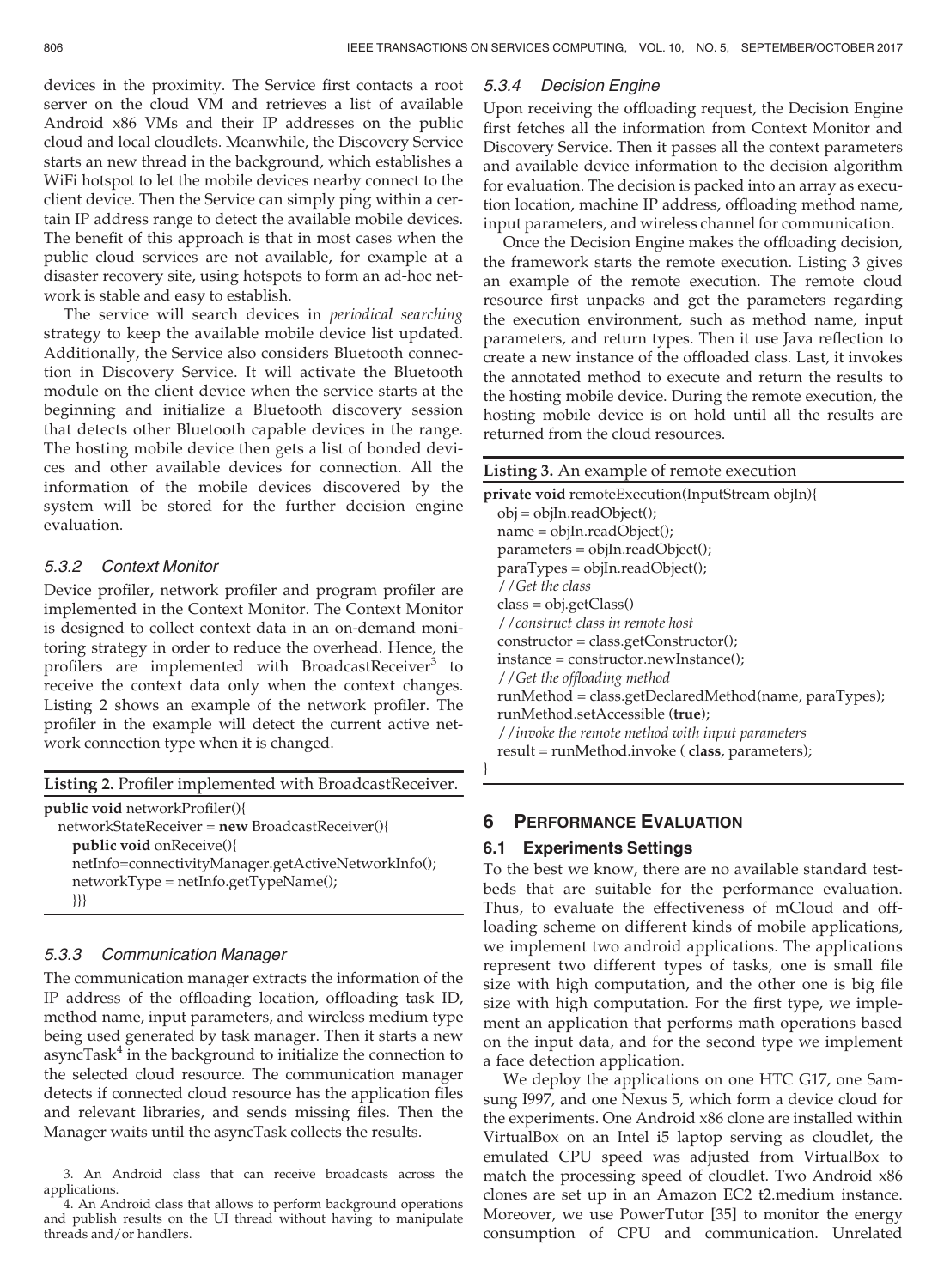TABLE 3 Experiment Scenarios

| No. | Application                         | Scenario                                                                       | User Preference                                   |
|-----|-------------------------------------|--------------------------------------------------------------------------------|---------------------------------------------------|
|     | Math application,<br>face detection | stable device context,<br>test performance<br>against baselines                | time sensitive<br>energy_sensitive<br>time_energy |
|     | Math application                    | unstable mobile<br>cloud resource availability,<br>stable network<br>(Table 7) | time_energy                                       |
| З   | Math application                    | stable mobile cloud<br>resource availability,<br>unstable network<br>(Table 8) | time energy                                       |

applications, background services (e.g., GPS, audio, etc.) and screen of the mobile devices are shut down during experiments.

The relative weights for criteria in TOPSIS model is generated based on the system priority. Due to the concern on the processing delay and energy consumption, we assume that the order of priority set for the six criteria under consideration is: resource availability > power consumption > bandwidth > channel congestion level > signal strength > monetary cost. Based on this assumption we calculate the weights from AHP and the results are shown in Table 4. The consistency ratio<sup>5</sup> value is 0.052 (less than 0.1), thus the weights are valid.

We conducted three sets of experiments. A summary of the scenarios is listed in Table 3. In the first scenario, two applications are executed in a stable device context (i.e., all mobile cloud resources and wireless mediums are available and stable) to evaluate the performance of mCloud in terms of time and energy consumption, under three user preference policies. Then we compare them with the baselines of local\_only. In the second scenario, we conduct experiments under multiple cases of mobile cloud resource availability, while in the third test scenario, mCloud is tested under unstable network conditions. These results are then compared with the existing work ThinkAir. In summary, the second and third set of experiments aim to demonstrate the advantages of mCloud in an unstable mobile cloud context.

## 6.2 Results and Analysis

We run the two implemented mobile applications with 500 input tasks respectively under three offloading policies, namely time\_sensitive, energy\_sensitive, and time\_energy. Then the results are compared with the baselines that runs workload in offloading policy local\_only. The characteristics of the generated workloads is listed in Table 5. Workload S\_L and S\_H are generated by the calculation application, and workload B\_H is generated by the face detection application. Each measurement result is calculated by the average of 10 trails. Figs. 4a and 4b compare the execution time and energy consumption respectively of each workload under three offloading policies, which are time sensitive, energy sensitive and time energy combination. Table 6 lists the proportion of the tasks allocated to the multiple cloud resources in mCloud's mobile cloud environment.

| Criteria                    | Weight | ΞК    |
|-----------------------------|--------|-------|
| Power Consumption           | 0.180  |       |
| Bandwidth                   | 0.130  |       |
| Cloud Resource Availability | 0.514  | 0.052 |
| Congestion Level            | 0.081  |       |
| Signal Strength             | 0.062  |       |
| Cost                        | 0.033  |       |

As shown in Fig. 4a, for workload S\_L, the execution time is reduced by around 55 percent under time\_sensitive policy comparing to local\_only policy. 75.4 percent of the tasks are scheduled by the decision engine to the cloudlet server (shown in Table 6) that has a much lower network latency than public cloud. In Fig. 4b, the energy consumption for workload S\_L is reduced by 55.6 percent under energy\_sensitive policy, which has the best performance among all policies. 84.2 percent of the tasks are scheduled to the MANET due to the low energy consumption on data transferring via Bluetooth. For the time\_energy policy, the result shows in Table 6 that 9.6 percent tasks are executed in local, 70.4 percent tasks in cloudlet, and 20 percent in public cloud, with the consideration of network condition and available cloud resources.

We can also observe similar results that, for workload S\_H, mCloud gives the best performance by achieving 65 percent of time reduction under time\_sensitive policy and 70 percent of energy reduction under energy\_sensitive policy. For workload B\_H, mCloud achieves 25 percent of time reduction and 30 percent of energy reduction on average. The experiment results show the mCloud is most beneficial to the tasks that have low data size and high computation.

Figs. 5 and 6 break down time and energy consumption of workload S\_H and B\_H respectively. For workload S\_H in Fig. 5a, the offloading overhead under different policies is around 20 percent on average, while the offloading overhead of workload B H in Fig. 6a is much larger. The difference of offloading overhead between these two workloads is due to the time consumed in transferring the data. The energy consumption of communication is fairly small since the workload S\_H includes tasks with small data sizes (Fig. 5b). On the contrary, workload B\_H contains tasks with large data sizes that increase the energy consumption of transferring the data (Fig. 6b). The communication of workload S\_H costs around 13.6 percent of the total energy consumption on average, while for workload B\_H it costs more than 30 percent on average.

Fig. 6a shows the overall time under time\_sensitive is greater than energy\_sensitive, while the execution time under

TABLE 5 Workload for the Experiments

| Workload | Average<br>data size(byte) | Average<br>Android bytecode<br>instructions (MI) | Number of tasks |
|----------|----------------------------|--------------------------------------------------|-----------------|
| $S_L$    | 725                        | 5.8                                              | 500             |
| S H      | 650                        | 24                                               | 500             |
| B H      | 3,000                      | 29.5                                             | 500             |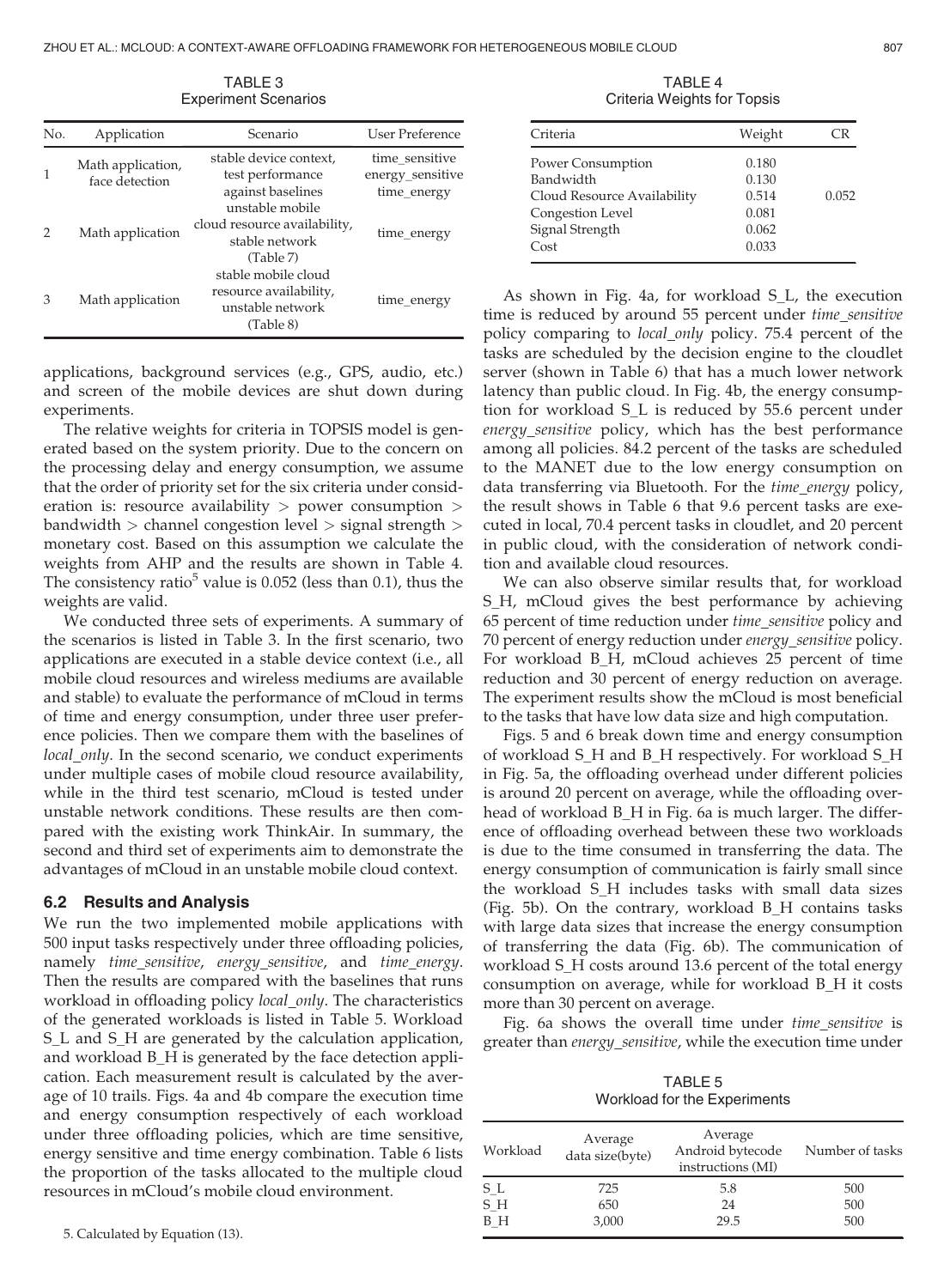TABLE 6 Proportion of Tasks Mapped in Each Location Under Different Policies (T: time\_sensitive, E: energy\_sensitive, TE: time\_energy)

| Workload Policy |              |                                  |                   | Local Manet Cloudlet | cloud        |
|-----------------|--------------|----------------------------------|-------------------|----------------------|--------------|
| S L             | Т<br>E<br>TE | 15.8<br>9.6                      | 84.2              | 75.4<br>70.4         | 23.6<br>20   |
| S H             | T<br>E<br>TE | $\Omega$<br>$\Omega$<br>$\Omega$ | 82.1              | 31.6<br>17.9<br>79.3 | 68.4<br>20.7 |
| BН              | т<br>E<br>TE | 41.2<br>60.8<br>33.5             | 0<br>39.2<br>12.6 | 58.8<br>53.9         |              |



Fig. 4. Overall time and energy consumption for each workload under different policies.



Fig. 5. Task processing time and offloading overhead of workload S\_H under local\_only(L), time\_sensitive(T), energy\_sensitive(E) and time\_energy(TE) policies.

time\_sensitive is smaller. This is because the tasks under time\_sensitive policy were scheduled among local and cloudlets via a WiFi public access point on our site with long latency, and tasks under energy\_sensitive policy were scheduled among local and Manet via Bluetooth and WiFi-direct, which has almost no network latency. Consequently, for workload B\_H that has large data size to transfer, although the task execution time is lower, more time spent on waiting for results and transmission under time\_sensitive policy. The overall time will be shorter under time\_sensitive when using a lower latency access point.

Furthermore, to explore the performance of mCloud in terms of execution time and energy consumption under unstable contexts, we conduct the experiment using workload S\_H with different combinations of available cloud resources and network conditions under time and



Fig. 6. Task processing time and offloading overhead of workload B\_H under different policies.

TABLE 7 Number of Each Type of Cloud Resources





Fig. 7. Performance under available resource changing conditions.

energy combined policy, and compare performance with ThinkAir.

First, we evaluate the performances in different available cloud resources conditions while the network condition is stable. The test cases are listed in Table 7.

Case 1 indicates all resources are available while case 2 to case 4 represent the absence of public cloud service, cloudlet service, and nearby wireless mobile ad-hoc network respectively. The results are illustrated in Fig. 7.

Figs. 7a and 7b shows the execution time and overall energy consumption of the workload in each case for our proposed system and ThinkAir respectively. In Fig. 7a, it shows that mCloud outperformed ThinkAir in terms of time saving in all the four cases. Especially in case 2 and case 4, due to the unavailability of public resources, ThinkAir chooses to run all the tasks locally on the device, while mCloud offloaded part of the tasks to the mobile clones on cloudlet and the nearby mobile device cloud, which conserved around one third of the time ThinkAir took for execution. The similar result can be observed for energy consumption of the two systems in Fig. 7b. The results show that our proposed system can provide code offloading services when the mobile cloud environment is short of public cloud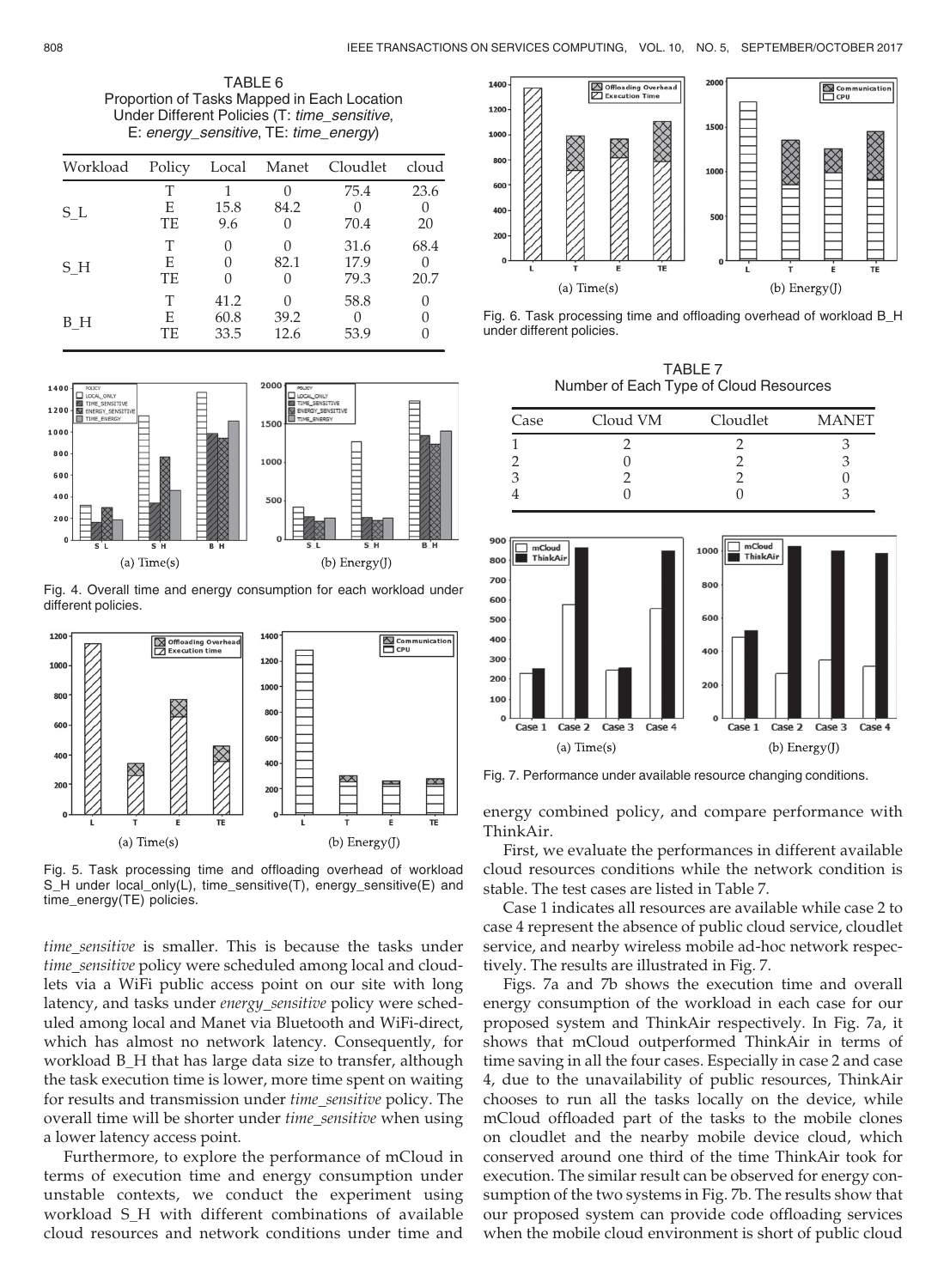TABLE 8 Average Network Speed for Each Test Case

| Case |      | Wifi $(MB/s)$ 3G $(MB/s)$ | Bluetooth $(MB/s)$ |
|------|------|---------------------------|--------------------|
|      | 14.3 | 3.5                       | 2.8                |
|      |      | 3.2                       | 3.0                |
|      |      |                           | 2.2                |
|      | 17   | 3.3                       | 2.5                |

resources and help conserving execution time and battery, unlike many existing mobile cloud frameworks.

Second, we compare mCloud with ThinkAir under unstable network condition. The experiments are conducted by executing workload B\_H under changing network context. We alter the bandwidth of Internet connection and 3G connection to stimulate the changing network condition in the real world. Table 8 lists the four test cases. The maximum bandwidth of our testing devices' WiFi connection was 14.3 MBps, the average 3G connection speed was 3 MB/s. The Bluetooth speed was the same throughout the experiment. When the speed was set to 0, it represents the unavailability of the corresponding wireless channel. In order to alter the bandwidth of the network, we set up a virtual access point on the laptop and connect DummyNet [36] to the virtual AP to manage the network bandwidth, latency, etc.

Case 1 represents the scenario where all the wireless channels are available and operating at full speed. Case 2 represents the scenario where WiFi connection is not available. Case 3 represents neither WiFi nor 3G is available. Case 4 represents the WiFi connection speed drops from full speed to low speed that is slower than 3G and Bluetooth. Figs. 8a and 8b show the execution time and overall energy consumption of the workload in each case for our proposed system and ThinkAir respectively.

As illustrated in Figs. 8a and 8b, test case 1 shows that mCloud has close performance as ThinkAir in terms of execution time and energy consumption. For case 2, 3 and 4, mCloud has around 20 percent performance gain comparing to ThinkAir. For test case 2, when only mobile data and Bluetooth are available, mCloud schedules the offloading tasks to either MANET through Bluetooth or local due to the consideration of monetary cost. The result of test case 4 shows that when the network is unstable or slow, mCloud can save more execution time and energy than ThinkAir because of the multiple cloud resources and context being considered in mCloud.

# 7 CONCLUSIONS AND FUTURE WORK

We proposed a context-aware offloading decision algorithm that takes into consideration context changes (e.g., network conditions and heterogeneous mobile cloud resource) to provide decisions on wireless medium and mobile cloud infrastructure resources to utilize at runtime. We also provide a general cost estimation model for mobile cloud infrastructure resources to estimate the task execution cost including execution time, energy consumption. The models can be easily modified for the new cloud resources. We then designed and implemented a prototype system considering three types of cloud resources (mobile device cloud, cloudlet and public clouds) and a decision engine that runs the



Fig. 8. Performance under available resource changing conditions.

proposed algorithm and related cost estimation models. We presented the evaluation of mCloud, and results showed that the system can provide offloading decisions based on the current context of mobile devices to lower the cost of execution time and energy.

We plan to extend the framework to give the cloud resources ability to intercommunicate with each other, with the handover strategy to perform the failure recovery based on the context changes, so that the current system can be more efficient and reliable.

Moreover, future works can investigate resource management strategies for offloading-as-services cloud providers. Having access to variety of task offloading traces for different cloud instances, providers can utilized machine learning approaches to extract specific offloading policies for offloading tasks in similar conditions.

In addition, the mobility of mobile devices can affect the performance of the mobile ad-hoc cloud. Specifically, the mobile device users may depart and arrive in different patterns and the topology of the mobile cloud environment may change as the result. Therefore, the effect of different user mobility models on system performance need to be investigated in the future.

## **REFERENCES**

- [1] Z. Sanaei, S. Abolfazli, A. Gani, and R. Buyya, "Heterogeneity in mobile cloud computing: Taxonomy and open challenges," IEEE Commun. Surveys Tuts., vol. 16, no. 1, pp. 369–392, 1st Quarter 2014.
- [2] R. Buyya, C. S. Yeo, S. Venugopal, J. Broberg, and I. Brandic, "Cloud computing and emerging it platforms: Vision, hype, and reality for delivering computing as the 5th utility," Future Gener. Comput. Syst., vol. 25, no. 6, pp. 599–616, 2009.
- [3] E. Cuervo, A. Balasubramanian, D.-k. Cho, A. Wolman, S. Saroiu, R. Chandra, and P. Bahl, "MAUI: Making smartphones last longer with code offload," in Proc. 8th Int. Conf. Mobile Syst., Appl. Services, 2010, pp. 49–62.
- [4] M. Satyanarayanan, P. Bahl, R. Caceres, and N. Davies, "The case for VM-based cloudlets in mobile computing," IEEE Pervasive Comput., vol. 8, no. 4, pp. 14–23, Oct. 2009.
- I. Stojmenovic, Handbook of Wireless Networks and Mobile Computing, vol. 27. New York, NY, USA: Wiley, 2003.
- [6] M. Kristensen, "Scavenger: Transparent development of efficient cyber foraging applications," in Proc. IEEE Int. Conf. Pervasive Comput. Commun., Mar. 2010, pp. 217–226.
- [7] B.-G. Chun, S. Ihm, P. Maniatis, M. Naik, and A. Patti, "CloneCloud: Elastic execution between mobile device and cloud," in Proc. 6th Conf. Comput. Syst., 2011, pp. 301–314.
- [8] S. Kosta, A. Aucinas, P. Hui, R. Mortier, and X. Zhang, "ThinkAir: Dynamic resource allocation and parallel execution in the cloud for mobile code offloading," in Proc. 31st IEEE Int. Conf. Comput. Commun., Mar. 2012, pp. 945–953.